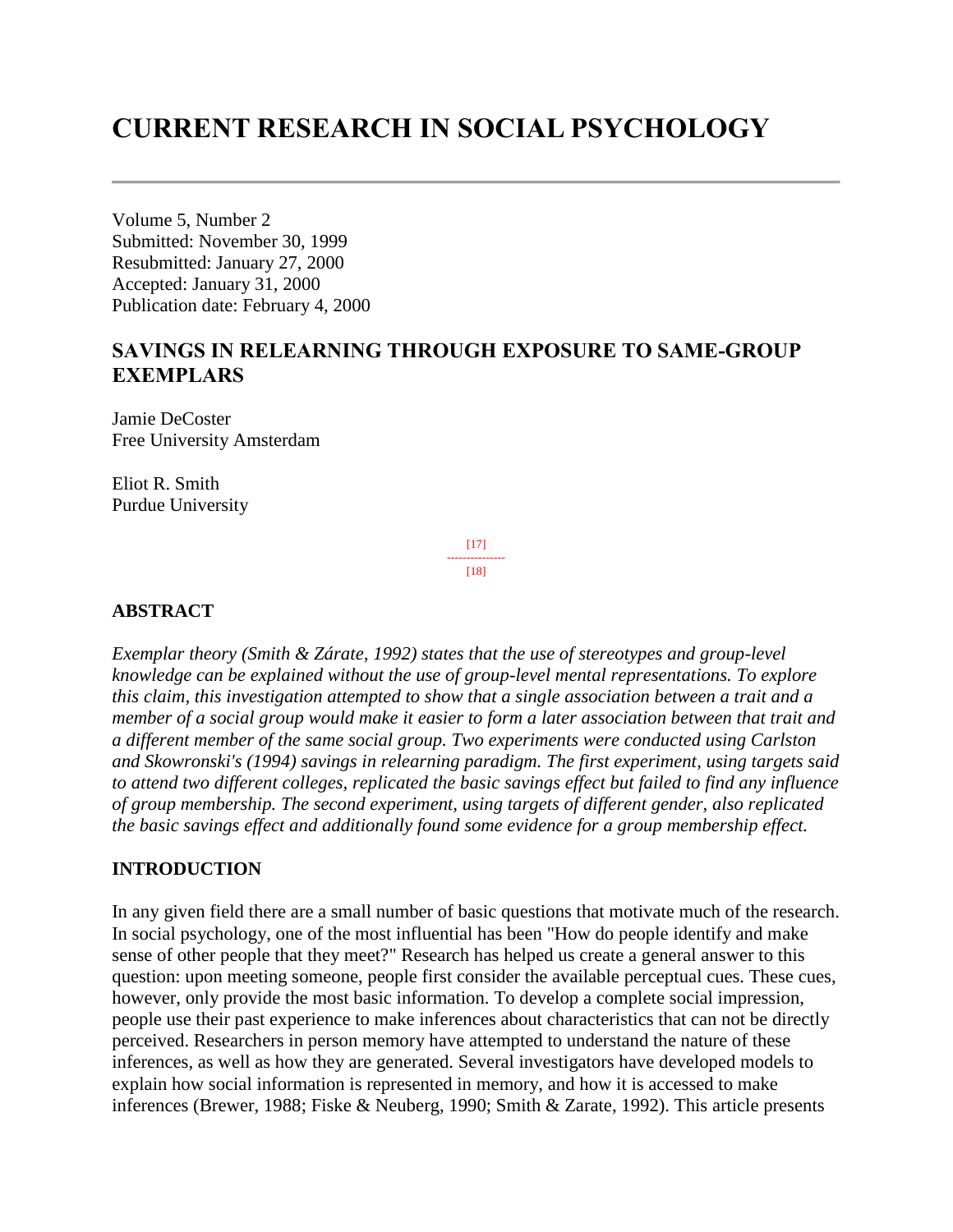two experiments conducted in an attempt to find support for one in particular, Smith and Zárate's (1992) exemplar model of memory.

```
[18]
---------------
    [19]
```
According to this model, memory consists of a large number of stored representations called exemplars. Each exemplar contains the memory of a single specific experience. People are assumed to store every significant event in their lives as a separate exemplar. Exemplars are complex representations that may contain not only a physical representation of the target, but also trait inferences, emotional responses, and behavioral patterns (e.g., Carlston, 1994). All exemplars are kept distinct in memory, so that the addition of new information does not modify the content of previously learned exemplars. Newer exemplars can, however, interfere with accessing older exemplars (e.g., Postman & Phillips, 1965).

It is not assumed that these representations necessarily capture perfect images of their targets. Any biases possessed by perceivers will influence the content of their exemplars. For example, it has been shown that stereotypes can have strong effects on judgment by affecting the perception of behaviors (Duncan, 1976) and personal characteristics (Darley & Gross, 1983). Someone with strong negative feelings about African-Americans observing such a target perform a neutral behavior might give the behavior a negative interpretation. Their memory representation of that experience would contain the African-American target performing a negative behavior. Exemplar representations capture the experience as perceived and will therefore contain all this inferred (and possibly incorrect) information in addition to the actual observed scene.

To create an inference in Smith & Zárate's (1992) model, the target of the judgment is first compared to the exemplars in memory. Each exemplar then contributes some information to the inference based upon how well it matches the stimulus (e.g., Hintzman, 1986). This comparison process is not necessarily conscious and intentional. It could be the emergent property of a memory architecture (e.g., a connectionist network - see Smith and DeCoster, 1998, for an example) and be unavailable to scrutiny. Regardless of the implementation, exemplars that are similar to the stimulus have stronger influences on the inference than those that are dissimilar.

> [19] --------------- [20]

One of the ramifications of this structure is that social group membership, an important determinant of mental structure in many other theories of person memory (e.g., Brewer, 1988; Fiske and Neuberg, 1990), has no effect on the structure of memories in exemplar theory. Exemplars of people of the same race, for example, are kept just as separate and distinct as exemplars of people of different races. This is not to say that group membership has no influence on inferences. Social group membership acts as a cue in determining the similarity of exemplars. Additionally, Smith and Zárate's (1992) model proposes that not all stimulus dimensions are given the same attention when evaluating exemplars. Important dimensions, such as race and gender, are given greater weight when determining the similarity of two exemplars than less integral features, such as the colors of people's clothing. Individuals sharing a common race are perceived as more similar than individuals sharing more trivial features, allowing exemplar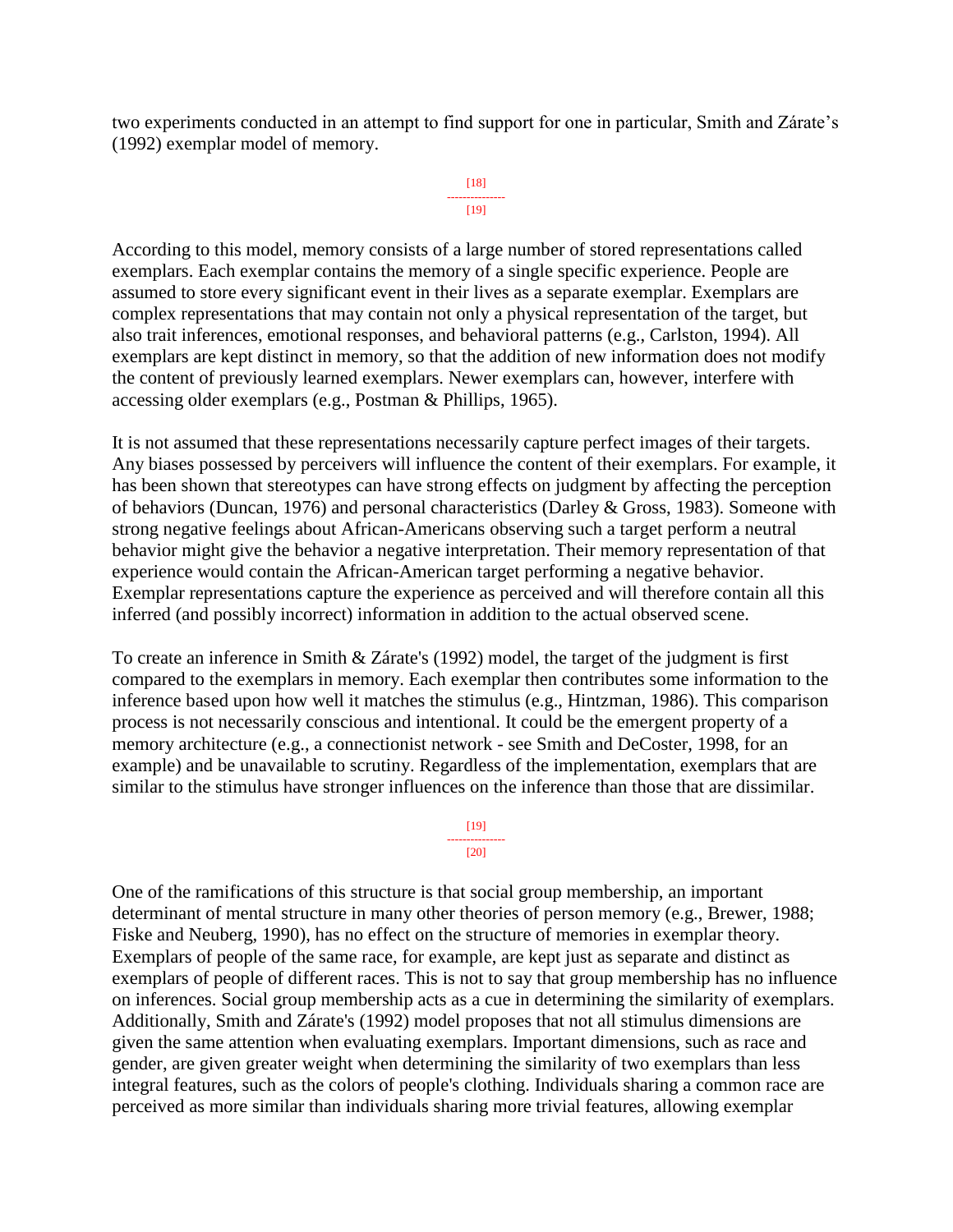models to account for the presence of stereotypes. Targets' social group memberships can therefore strongly affect the impressions made of them without requiring any special categorization processes.

In this framework a single exemplar can have a significant influence on an inference if the context of the exemplar is similar enough to the inferential situation. As mentioned above, generating an inference involves combining information from numerous exemplars based on how each compares to the current situation. While we would expect that most inferences are based on the combination of many exemplars, the model allows that a single, highly similar exemplar could dominate the inference. The current research explores how singular experiences affect the inferences people make about members of social groups. Bodenhausen and his colleagues (Bodenhausen, Schwarz, Bless, & Wänke, 1995) have already found that exposure to information about specific successful, well-liked African-Americans raises people's estimates of the pervasiveness of discrimination. This article expands on this earlier work by attempting to show that a single experience with a target person belonging to a social group can affect later impressions made of other group members.

> [20] --------------- [21]

We suspected that single exemplars would have very subtle influences on the perceptions of groups, so we sought a methodology that was relatively sensitive to influences on person memory. Carlston and Skowronski's (1994) extension of Ebbinghaus's (1885/1964) savings in relearning paradigm appeared to fit this bill. In their study, Carlston and Skowronski (1994) first had research participants examine a number of personal reports. The reports each contained a photograph and a behavioral statement supposedly drawn from a questionnaire the target had completed asking about life events. The statements were actually written by the researchers, and were each designed to imply a specific personality trait. After a delay, participants performed a memory test, where they had to memorize a number of photograph/trait word pairings. Some photographs in the memory test had also appeared earlier in the student reports. Different types of trait words were paired with these photographs to see how participants' earlier experiences with the reports would influence their ability to learn traits paired with the photographs. In some cases the trait word was implied in the report that had been associated with the photograph, in some cases the trait was implied in a report associated with a different photograph, and in others the trait word was novel. The authors found that participants were most successful at memorizing a photograph/trait word pair when the two had been previously associated in the student reports. Additionally, words that had been associated with other photographs from the reports were no easier to memorize than novel words, showing that the results were not merely caused by an increased familiarity with words from the reports. This demonstrated that the trait terms implied by the behavioral statements were directly associated with the individuals performing the actions, lending support to the automaticity of trait inferences. As in earlier studies (Titchener, 1923; Burtt, 1941), Carlston and Skowronski (1994) found the benefit of relearning to be quite persistent, reporting significant savings even when there was a delay of one week between the initial exposure and the memorization task.

Within the savings in relearning methodology, exemplar theory would predict that exposure to a single exemplar belonging to a specific social group should make the impression of that social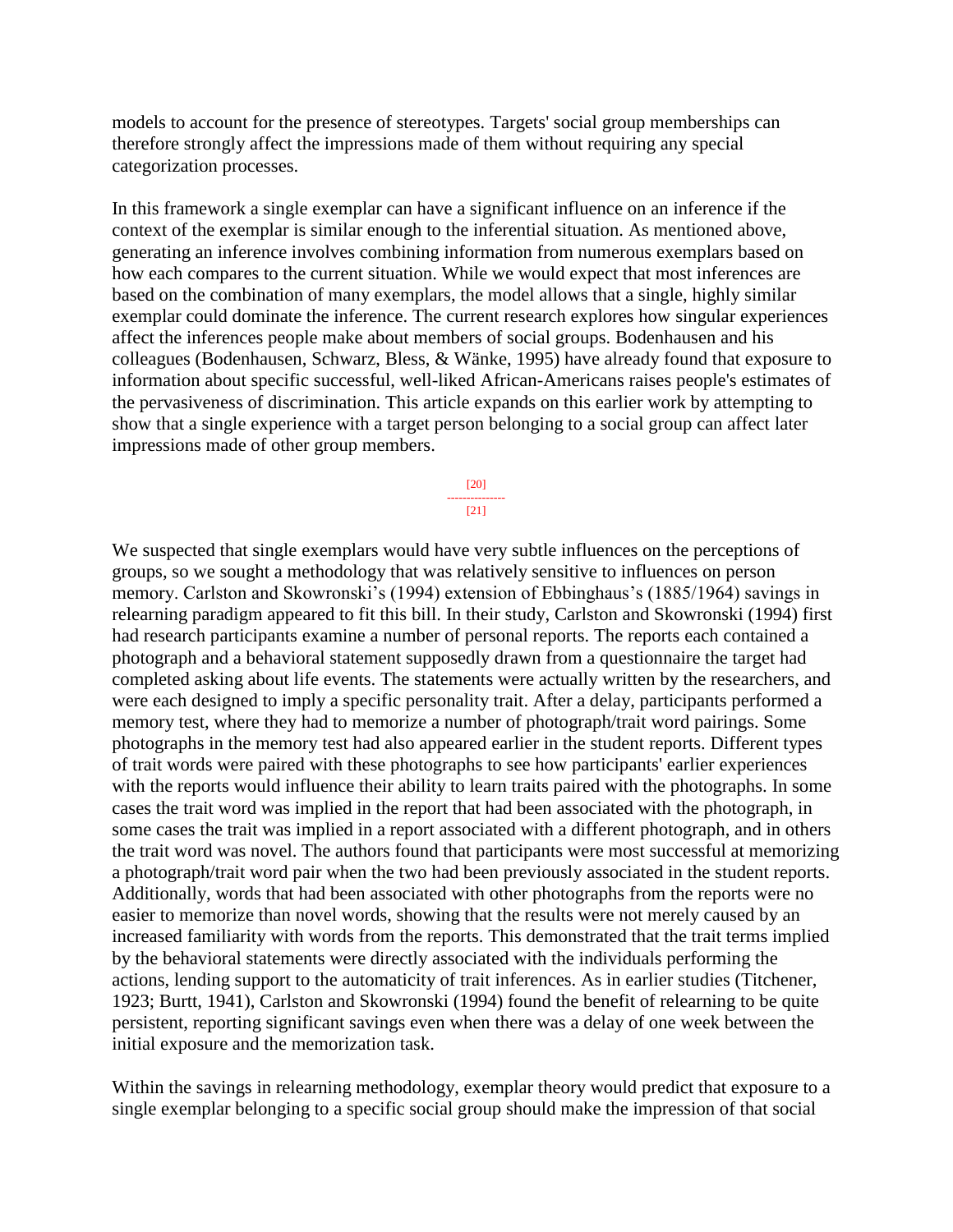group more consistent with the exemplar. Since social group membership itself is one basis for similarity, we would expect that the exemplar should be retrieved when perceivers form later impressions of members of the same social group. Should this methodology be sufficiently powerful, we would expect to find savings in learning a photo-trait pairing when the pairing had been previously established with another member of the same social group.

> [21] --------------- [22]

#### **EXPERIMENT 1**

In relation to the general hypothesis that experience with one member of a social group can influence the impressions made of other members, the first experiment was designed to test whether there is a significant savings in learning an association between a trait and a member of a social group when the trait had been previously associated with another member of the group.

#### **Method**

*Research participants:* A total of 62 participants was drawn from introductory psychology classes at Purdue University. Students participated in partial fulfillment of course requirements.

*Design:* This experiment was conducted in a 4 (relearning match) X 4 (stimulus booklet) mixed factorial design. The four conditions of word match, manipulated within subjects, are exact match, group match, group unrelated, and group mismatch. Each condition of stimulus booklet represented a different paring of photos with the conditions. Each photo was paired with each condition once throughout the booklets.

*Procedure:* The experiment was conducted in two sessions. Up to four participants were run at a single time. During the first session, participants first received an experimental description explaining that they were participating in an investigation of the consequences of making social impressions. Research participants were then told to examine 16 different personal reports and to try to generate an impression of each person. The students in the photos were all said to attend one of two small colleges, labeled Tysley College and Hill College. Students said to attend the same college had similar visual backgrounds in the photographs. Each report contained a photograph, a college label, and a statement ostensibly extracted from a self-description.



In reality, the photographs were all taken at Penn State University to ensure that the targets were unknown to the participants. The photographs were all of white males to reduce hypothesis guessing related to racial or gender issues. The two colleges, serving as membership groups, were fictitious. The personal descriptions, drawn from Carlston & Skowronski (1994), were designed so that each implied a specific character trait.

The student reports were provided in two envelopes, each containing members of the same college. Participants were told that the reports were kept separated because there were significant differences between the colleges and that the experimenters wanted to control the source of the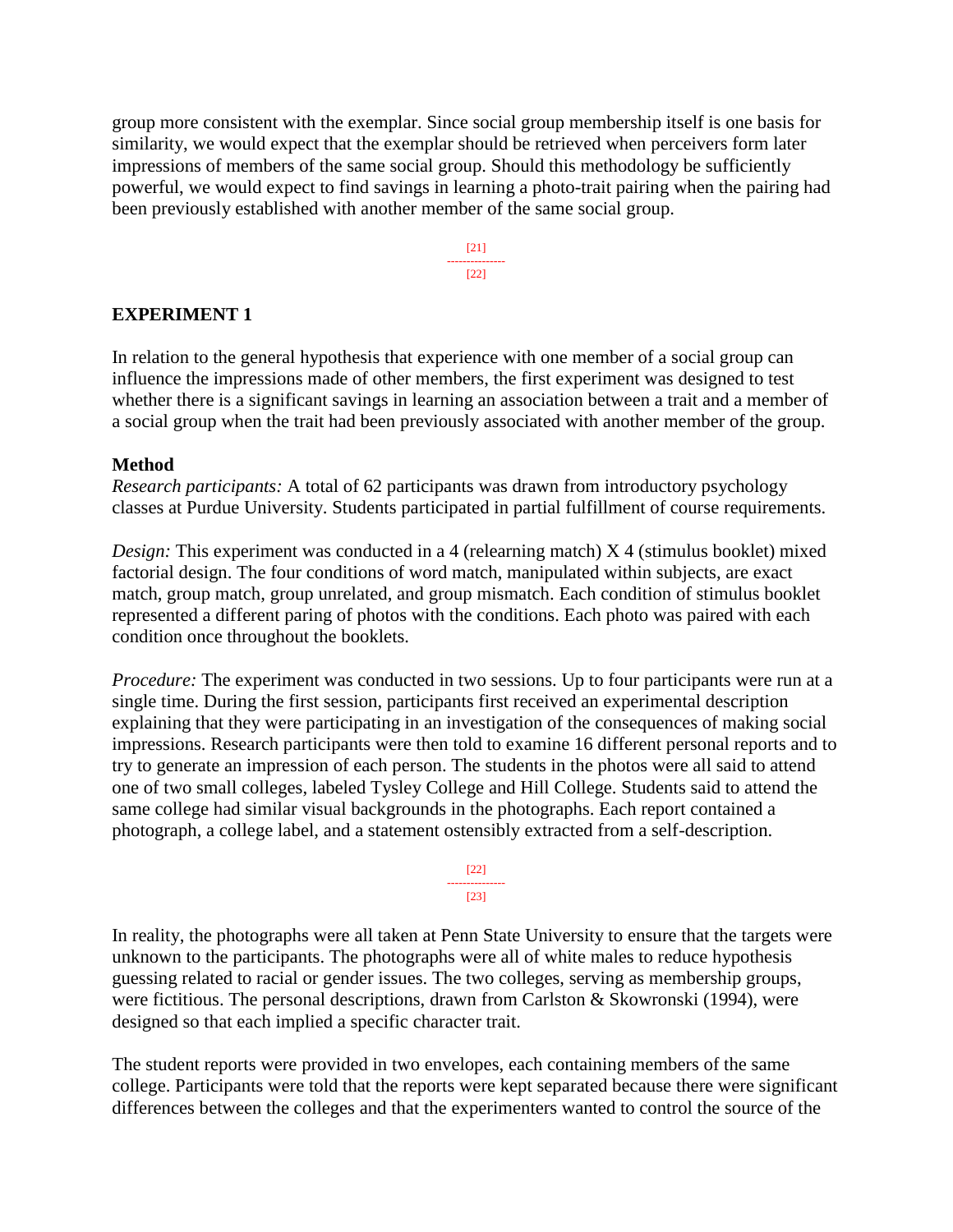reports. Participants received a list indicating the order that they should go through the reports. The order was randomly generated for each participant. In actuality, the reports were separated to make the membership group of each report more salient. Research participants were instructed to read through each report and to generate a vivid mental image of what they believed the target person was like in real life. They were told that they could take as long as they liked to read the reports. If they asked, participants were told that they did not have to memorize the photos or the descriptions. After examining a total of 16 reports, eight from each college, the participants were dismissed from the session.

At the second session two days later, participants were told that they would then perform a person memory task using materials similar to those they saw in the first session. They received a booklet containing 32 pages, each pairing a photograph with a trait term. Sixteen of the photographs were the same as those they saw in the first session and sixteen were new. The order of presentation was determined randomly for each book. The participants were then told to review the pairings for as long as they needed to memorize which photograph went with each trait. None of the photographs were given any group labels. Four of the first session photographs were each paired with the trait word implied by the statement originally paired with the photograph, four were paired with a trait word associated with another member of the same group, four were paired with a trait word associated with a member of the opposite group, and four were paired with a novel trait word. Each of the 16 new photographs was paired with a trait word unrelated to those implied by the statements in the first session.



Participants then completed several filler tasks taking a total of approximately twenty minutes. They then performed a cued recall task where they saw a photograph and were asked to supply the trait word associated with it during the second session. The recall task only contained the critical photographs seen in both sessions. Participants were given as much time as they needed to complete the recall task. Afterwards, they completed a post experimental questionnaire to check for hypothesis guessing. Finally participants were debriefed and released from the experiment.

#### **Results**

While some participants reported that they did try to memorize the materials contained in the first session reports, indicating that they were aware that they were participating in an experiment on memory, none made any mention of the two social groups in the post experimental questionnaire. This provides evidence that the participants were unaware of the experimental hypothesis and that the observed results were not influenced by participants' motivations.

The results, broken down by the relearning match condition, are provided in table 1.

#### **Table 1. Experiment 1 Results by Relearning Match Condition**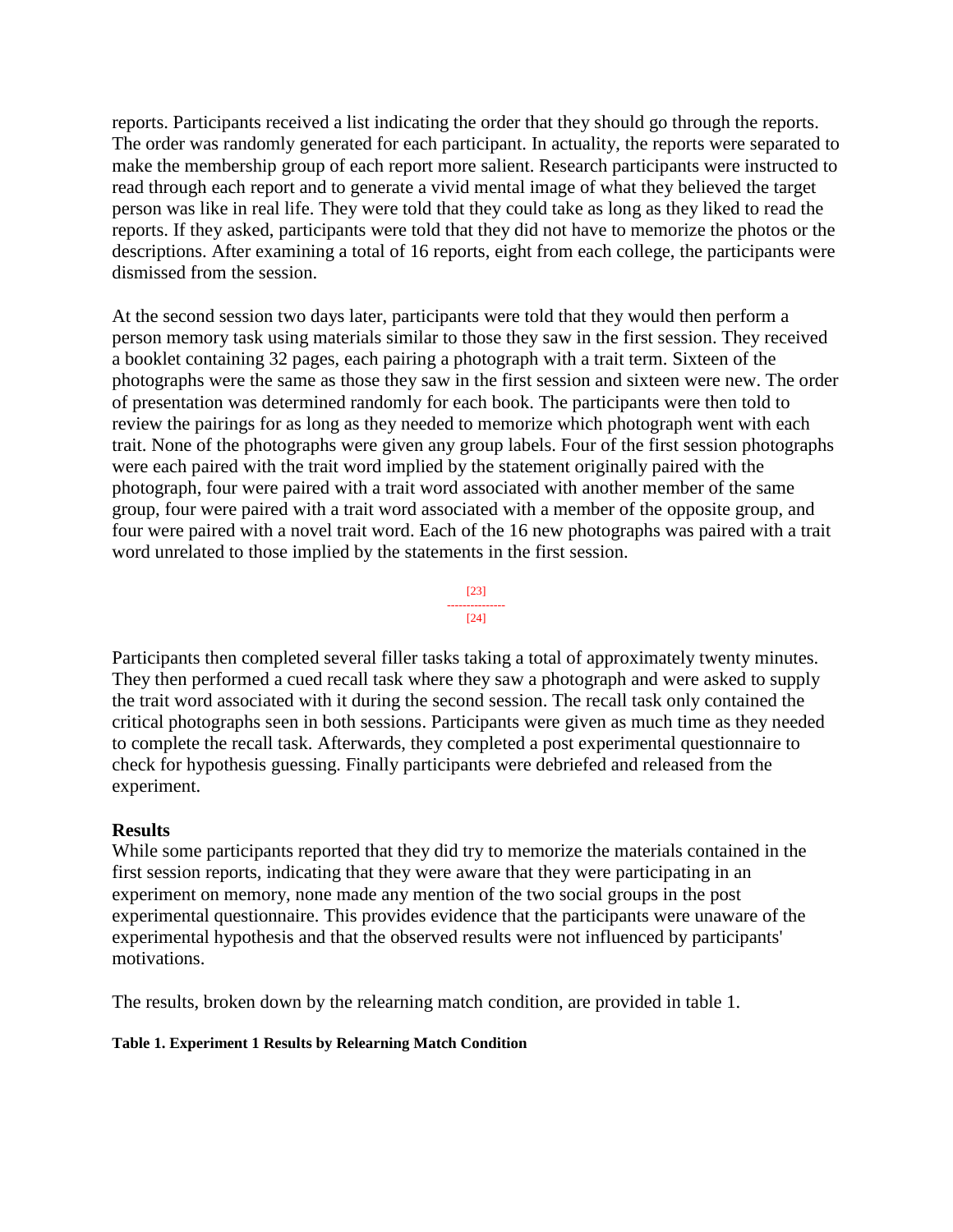|              | <b>Exact Match</b> | <b>Group Match</b> | <b>Unrelated</b> | <b>Group Mismatch</b> |
|--------------|--------------------|--------------------|------------------|-----------------------|
| $\%$ Correct | 0.746              | 0.661              | 0.657            | 0.678                 |
| SD           | 0.436              | 0.474              | 0.476            | 0.469                 |

Participants were significantly more successful at memorizing words in the exact match condition than in the unrelated control condition (F  $[1, 245] = 7.52$ , p < .007). However, memory for words in the group match condition or in the group mismatch condition was not significantly different from memory of words in the unrelated control condition (F  $[1, 245] = .02$ ,  $p > .9$ , and F  $[1, 245] = .39$ ,  $p > .5$ , respectively).

It is not necessarily clear that the unrelated condition is the proper control because the traits used in this case were completely novel. It might be more appropriate to compare the participants' performance on exact and group match items to their performance on group mismatch items, which should be equally familiar. Making these comparisons, we find that the accuracy in the exact match condition is significantly greater (F  $[1, 245] = 4.49$ ,  $p < .04$ ) while accuracy in the group match condition is not significantly different (F  $[1, 245] = .25$ , p > .6) from that of the group mismatch condition. There were no significant influences of booklet.

#### **Discussion**

While these results successfully replicate the basic finding that trait words previously associated with a stimulus are later easier to memorize with that same stimulus (Carlston & Skowronski, 1994), they fail to support the major experimental hypothesis that participants should show a facilitation in memorizing trait terms associated with members of the same social group as the original stimulus. It seems unlikely that the lack of significance for our group match condition was due to a misapplication of the methodology because of the strong significance of the basic savings effect. This leaves two possible conclusions: either knowledge of one group member has no influence on other group members, or else the effect of such knowledge is too small to be detected using this application of the savings methodology. The second experiment of this thesis was designed to explore these possibilities.

#### **EXPERIMENT 2**

If the first experiment failed because the methodology was not sensitive enough to detect the savings in relearning from exposure to same-group exemplars, increasing the strength of this effect might be enough to generate significant results. According to exemplar theory, the more a new experience matches a perceiver's past knowledge, the easier it is for the perceiver to incorporate that new experience into memory. In the first experiment, the level of match was manipulated by a common social group. If the social group was more meaningful and had a more substantial role in participants' impressions, stimuli sharing the social group would be perceived as more similar. One of the major premises of Smith and Zárate's (1992) theory is that people have the ability to pay more attention to certain characteristic dimensions than others. Social

[24] ---------------  $[25]$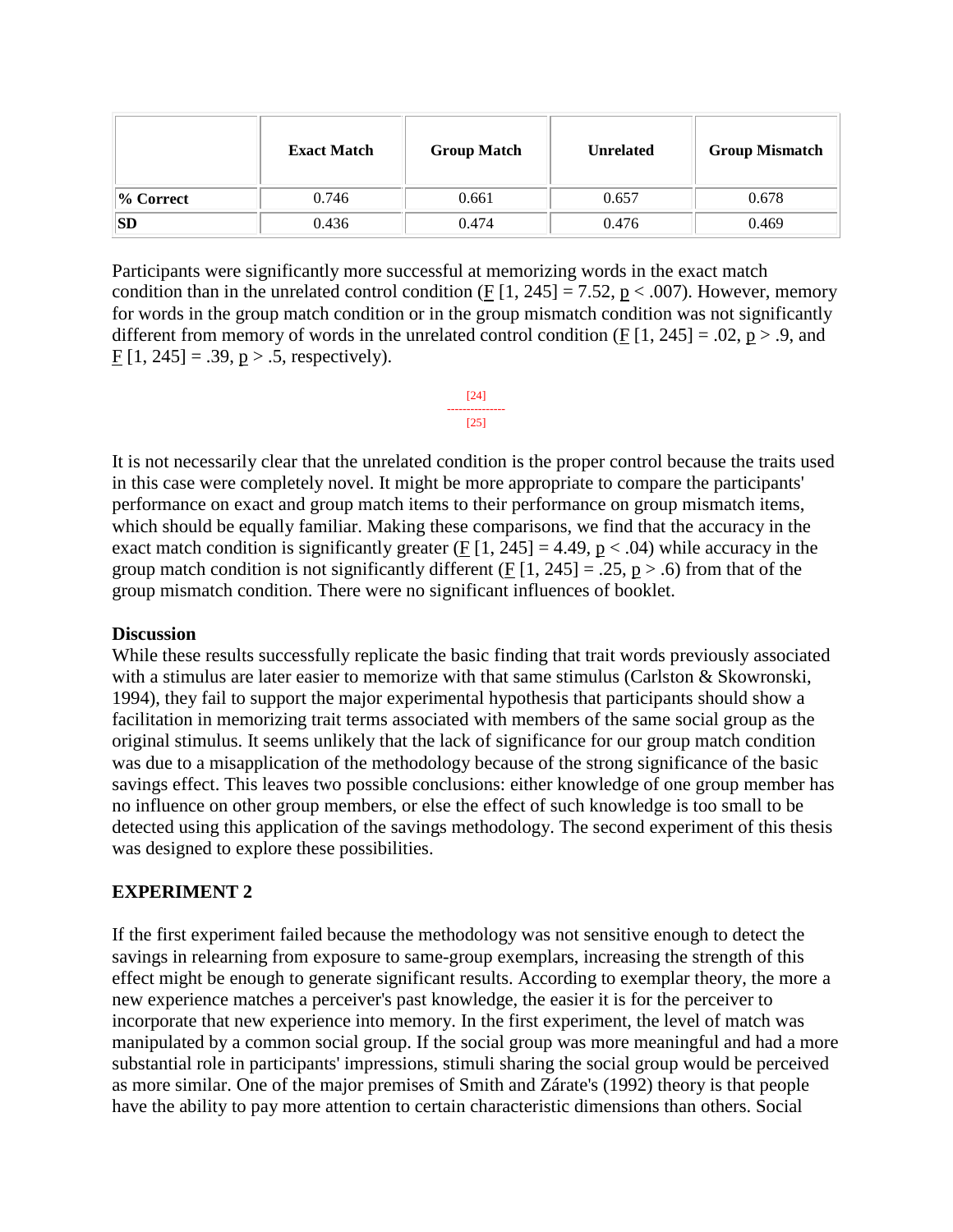group membership could be more important in some cases than in others, causing differences in the extent to which same-group exemplars are used when creating impressions. The purpose of this experiment was to replicate experiment 1 using more meaningful social groups in an attempt to increase the savings in relearning from exposure to same-group exemplars.



Specifically, the stimuli in experiment 2 consisted of males and females rather than students of different colleges. Gender groups are among the most primitive and primary categorizations used in social impressions (Fiske, Haslam, & Fiske, 1991; Stangor, Lynch, Duan, & Glass; Brewer, 1988; Smith & Zárate, 1992), and should be more relevant to participants than a fictional college label. The exemplar-based explanation of the savings effect would predict that a prior association between a trait and a member of one gender should make it easier to later memorize that trait with another member of the same gender.

#### **Method**

*Research participants:* A total of 189 participants was drawn from introductory psychology classes at Purdue University. Students participated in partial fulfillment of course requirements.

*Design:* As in experiment 1, this experiment was conducted in a 4 (relearning match) X 4 (stimulus booklet) mixed factorial design. The four conditions of word match, manipulated within subjects, are exact match, group match, group unrelated, and group mismatch. Each condition of stimulus booklet represented a different paring of photographs with the conditions. Each photograph was paired with each condition once throughout the booklets.

*Procedure:* The procedure for this experiment replicated that for experiment 1 with a few exceptions. Half of the stimulus and half of the distractor photographs were of female targets. The backgrounds of the photographs were homogeneous rather than differing between groups. Research participants were simply told that the photographs used in the study were not taken at Purdue (rather than at specific fictional colleges). The reports contained no written information relating to the social group. The reports for male and female targets were stored in a single packet, and participants were told to read them in whatever order they liked. The ordering of stimuli in the test booklets was redetermined randomly.

In general, we removed the aspects of the experiment related to the fictional colleges and added a set of female targets to the stimuli. The presence of pre-existing stereotypes of men and women could be problematic in this study. Therefore the assignment of targets to experimental conditions was counterbalanced across all four books, ensuring that a particularly appropriate or inappropriate pairing would not differentially influence the results.

> [26] --------------- [27]

#### **Results**

We examined the post-experimental questionnaire and, as in the first experiment, found that a number of research participants did try to memorize the descriptions during the first session,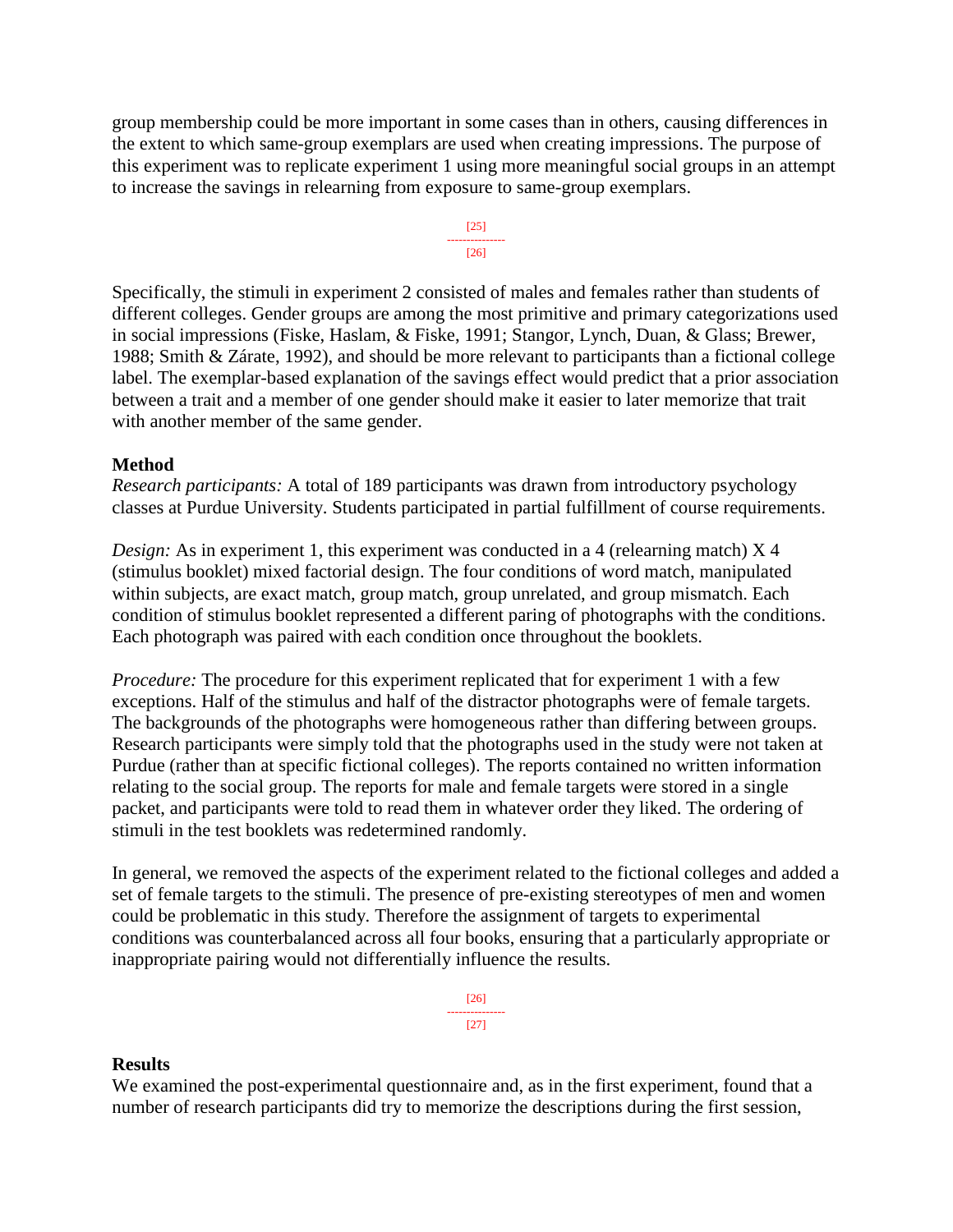indicating that they were aware that they were participating in an experiment on memory. However, none made any reference to stereotyping or the gender of the photograph targets, so it would appear that the results were unaffected by any type of hypothesis-guessing biases.

The results for all participants, broken down by the relearning match condition, are provided in table 2.

|              | <b>Exact Match</b> | <b>Group Match</b> | <b>Unrelated</b> | <b>Group Mismatch</b> |
|--------------|--------------------|--------------------|------------------|-----------------------|
| $\%$ Correct | 0.880              | 0.784              | 0.769            | 0.729                 |
| SD           | 0.326              | 0.411              | 0.422            | 0.445                 |

#### **Table 2. Experiment 2 Results by Relearning Match Condition**

Participants were significantly more successful at memorizing words in the exact match condition than in the unrelated control condition (F  $[1, 753] = 35.22$ , p < .0001). Memory for words in the group match condition was not significantly different from memory for words in the unrelated control condition (F  $[1, 753] = .72$ , p > .39). However, memory for words in the group mismatch condition was significantly worse than memory for words in the unrelated control condition, F  $[1, 753] = 4.49$  p < .04). Comparing the first two relearning conditions to the group mismatch condition we find that accuracy is significantly greater in both the exact match condition (F [1, 753] = 64.87, p < .0001) and the group match condition (F [1, 753] = 8.81, p < .003). The experiment was again conducted using four booklets, each containing a different ordering of the materials. There was no main effect of booklet (F  $[3, 181] = 1.30$ , p > .27).

#### [27] --------------- [28]

It is possible that these results could be influenced by the way that people pay attention to members of different genders (e.g., the outgroup homogeneity effect, Judd & Park, 1988), so the effects of participant and target gender were analyzed. The main effects of participant gender and target gender were nonsignificant (F [1, 181] = .41,  $p > .5$ ; F [1, 181] = .62,  $p > .6$ , respectively). The interaction of participant sex and target sex, which would indicate an outgroup homogeneity effect, was also nonsignificant (F  $[1, 181] = .23$ , p > .6).

We also observed the following significant interactions: booklet x relearning match condition (F  $[9, 435] = 10.81$ , p < .0001), target gender x booklet (F [3, 181] = 3.12, p < .03), target gender x relearning match type x booklet (F [9, 435] = 3.05,  $p < .002$ ), and target gender x relearning match type  $(E[3, 179] = 2.78, p < .05)$ . These effects were likely due to the differential memorability of the photographs. Two of the photographs, which happened to rotate through the conditions together, elicited particularly poor performance across all the conditions. The average accuracy of participants memorizing traits with these two photographs was .6217; lower than the average accuracy of the remaining photographs,  $.8144$ . This difference is significant (t [188] = 7.58, p < .0001), even when applying a Bonferroni correction to the significance level (.05 / 120  $= .0004$ ).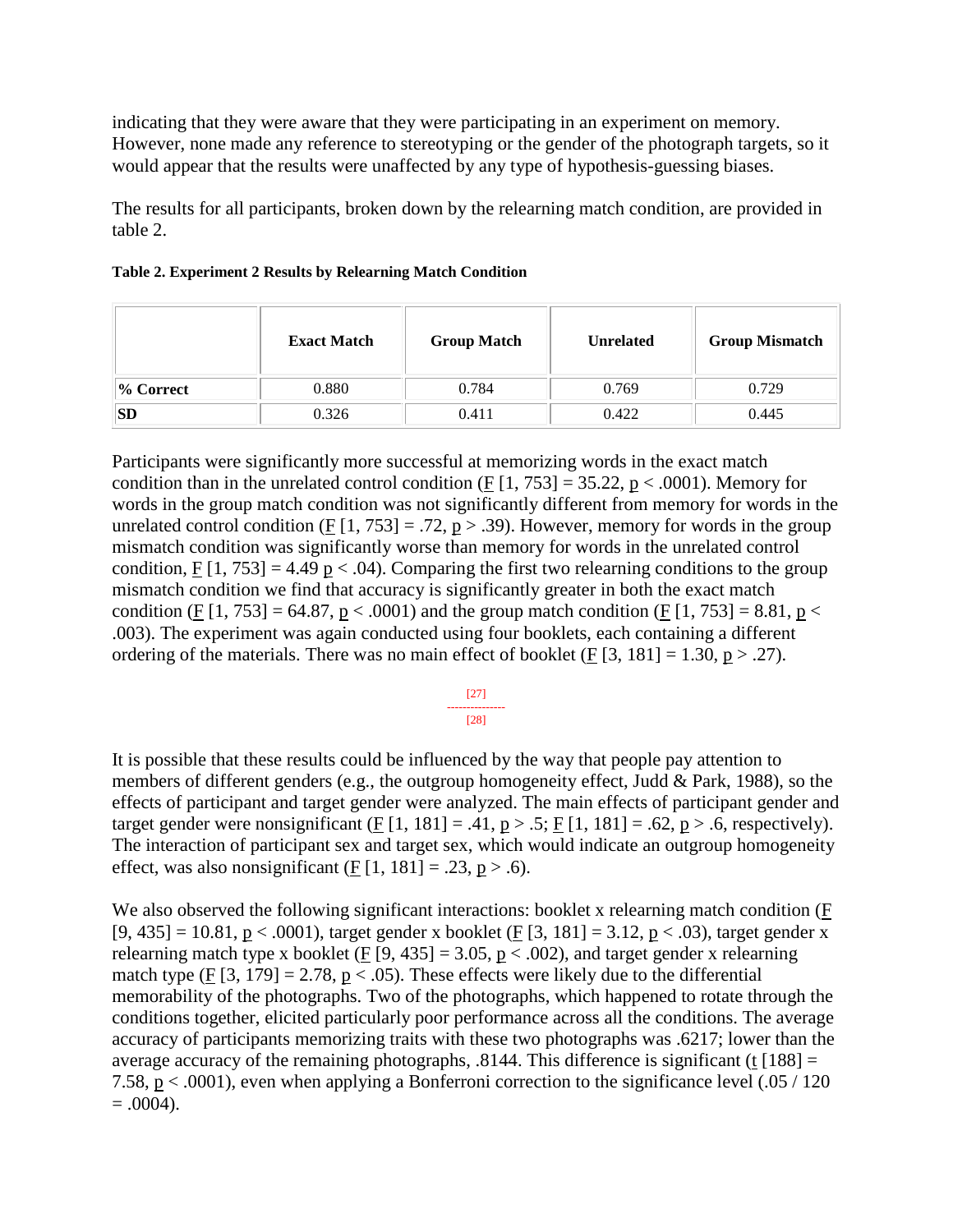#### **Discussion**

As in the first experiment, participants showed a savings in relearning photograph-trait pairs when the trait was consistent with information previously associated with the photograph. And again, participants failed to show a significant savings in relearning photograph-trait pairs when the trait was consistent with information previously associated with a member of the same social group as the target. While this replicates past research, the lack of a facilitation in relearning information associated with another member of the target's group is inconsistent with the major theoretical hypothesis. Some support for the exemplar-based interpretation of the savings effect, however, may be found in the comparison of the group match to the group-mismatch condition. It is difficult to draw a clear conclusion since the comparisons to the group mismatch and the irrelevant conditions disagree, and yet arguments can be made for either as the appropriate control.



Tests showed only minimal effects related to participant and target gender. It is interesting that there was not even a significant outgroup homogeneity effect, which originally was a concern. The three significant interactions with target gender are not theoretically interesting and so will not be discussed. They may, however, provide reason to be cautious when interpreting the results.

### **GENERAL DISCUSSION**

While these experiments successfully replicated the principal savings effect, there was no support for savings in relearning through exposure to same-group exemplars. There was, however, some support for the more general exemplar-based explanation of the savings effect in the second experiment, where forming an association between a trait and the member of one gender made it significantly more difficult to later learn an association between that trait and a member of the opposite gender.

There may be a number of reasons for the difficulty in finding categorical effects in this paradigm. One possibility is that there was simply an error in the way that the savings methodology was implemented in these experiments. However, the fact that a significant effect of exact match, equivalent to the basic savings effect, was found in both experiments provides strong evidence against this conclusion. Another possibility is that the common group manipulation failed and research participants simply did not notice the different social groups. The null results from the first experiment may well have been due to this, even though a multitude of procedures was implemented to enhance the salience of the groups. However, it is very unlikely that participants failed to notice that the photograph targets were of different genders in the second experiment, and yet there still was not a significant savings in the group match condition.

Possibly the most likely explanation for the limited results found in this research is that the savings effect for learning associations with same-group exemplars is simply too small to be captured by this methodology. The nonsignificant trends in experiment 2 are fully in line with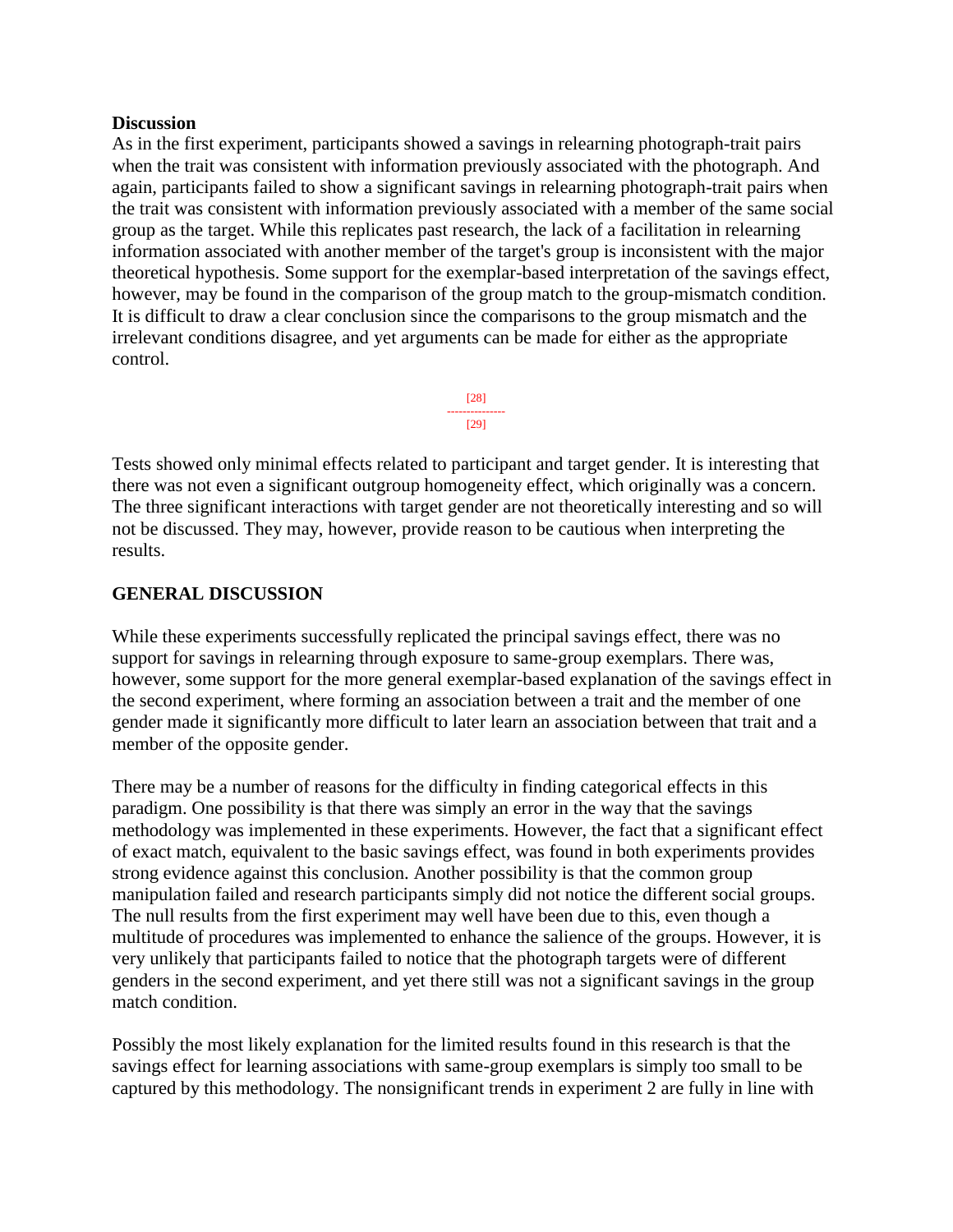the research hypothesis: Exact match  $>$  group match  $>$  irrelevant  $>$  group mismatch. The savings effect for exposure to same-group exemplars may simply be much smaller than the effect for exposure to exact matches. The standard methodology, which was designed to detect the savings in relearning from exposure to exact matches, may be poorly suited to detect the savings in relearning from group matches. Researchers investigating the influence of group-level information on evaluations and judgments of individuals have typically found that its effect is relatively small when compared to the influence of more specific individuating information (Swim, Borgida, Maruyama, & Myers, 1989; Locksley, Hepburn, & Ortiz, 1982; Beckett & Park, 1995). It seems very possible that there might similarly be a large difference between the influence of group- and individual-level information on memory.

> [29] --------------- [30]

#### **REFERENCES**

Beckett, N. E., & Park, B. (1995). "Use of category versus individuating information: Making base rates salient." *Personality and Social Psychology Bulletin*, 21:21-31.

Bodenhausen, G. V., Schwarz, N., Bless, H., & Wänke, M. (1995). "Effects of atypical exemplars on racial beliefs: Enlightened racism or generalized appraisals?" *Journal of Experimental Social Psychology*, 31:48-63.

Brewer, M. B. (1988). "A dual process model of impression formation." In R. S. Wyer & T. K. Srull (Eds.), *Advances in social cognition* (Vol. 1, pp. 1-36). Hillsdale, NJ: Erlbaum.

Burtt, H. E. (1941). "An experimental study of early childhood memory: Final report." *Journal of Genetic Psychology*, 58:435-439.

Carlston, D. E. (1994). "Associated systems theory: A systematic approach to cognitive representations of persons." In R. S. Wyer (Ed.), *Advances in Social Cognition* (Vol. 7, pp. 1- 78). Hillsdale, NJ: Erlbaum.

Carlston, D. E., & Skowronski, J. J. (1994). "Savings in the relearning of trait information as evidence for spontaneous inference generation." *Journal of Personality and Social Psychology*, 66:840-856.

Darley, J. M., & Gross, P. H. (1983). "A hypothesis-conforming bias in labeling effects." *Journal of Personality and Social Psychology*, 44:20-33.

Duncan, B. L. (1976). "Differential social perception and attribution of intergroup violence: Testing the lower limits of stereotyping of Blacks." *Journal of Personality and Social Psychology*, 34:590-598.

Ebbinghaus, H. (1964)*. Memory: A contribution to experimental psychology.* New York: Dover (Original work published 1885).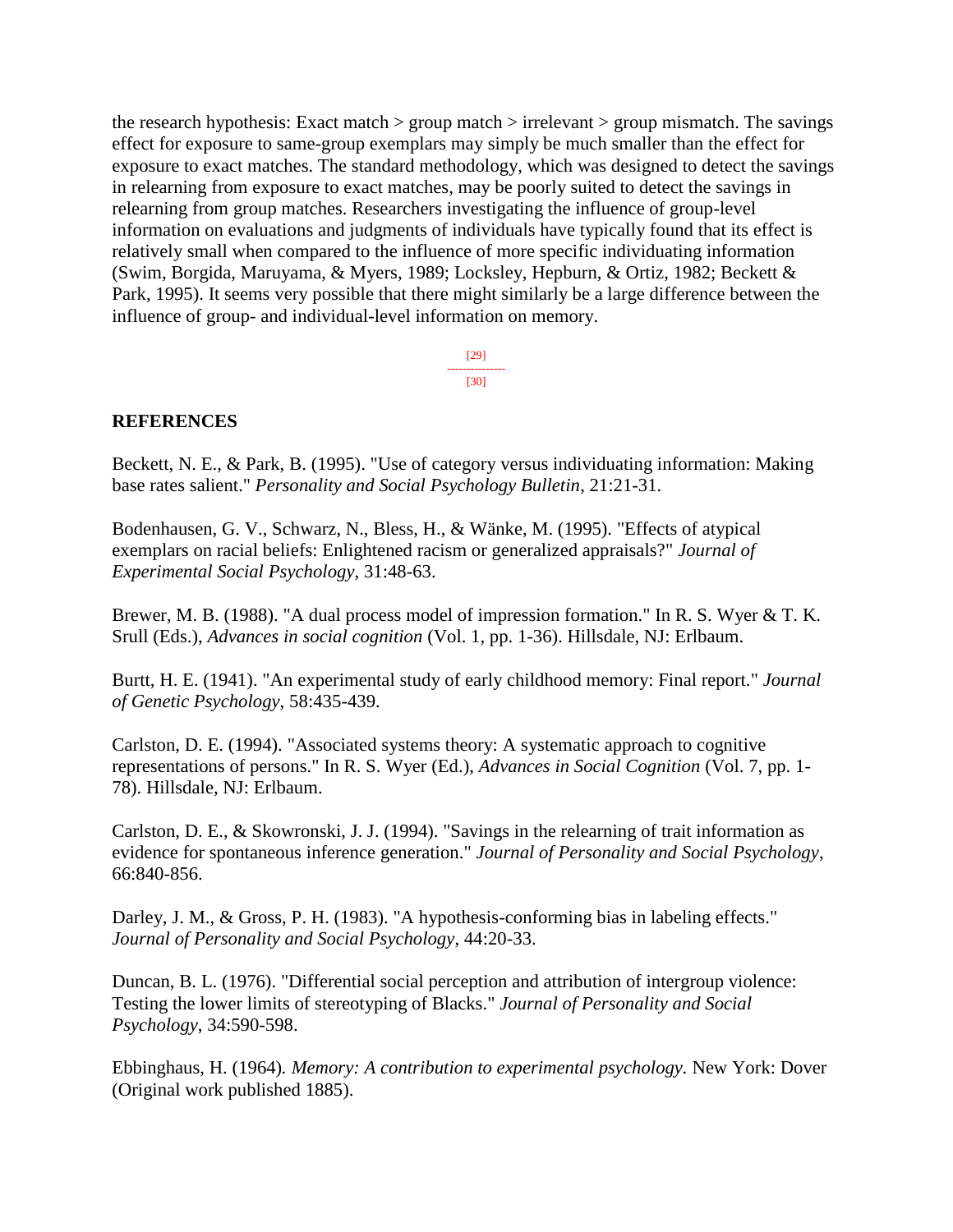Fiske, A. P., Haslam, N., & Fiske, S. T. (1991). "Confusing one person with another: What errors reveal about the elementary forms of social relations." *Journal of Personality and Social Psychology,* 60:656-674.

Fiske, S. T., & Neuberg, S. L. (1990). "A continuum model of impression formation: From category-based to individuating processes as a function of information, motivation, and attention." *Advances in Experimental Social Psychology*, 23:1-74.

Hintzman, D. L. (1986). "Schema abstraction" in a multiple-trace memory model." *Psychological Review*, 93:411-428.

Judd, C. M., & Park, B. (1988). "Outgroup homogeneity: Judgments of variability at the individual and group levels." *Journal of Personality and Social Psychology*, 54:523-528.

Locksley, A., Hepburn, C., & Ortiz, V. (1982). "Social stereotypes and judgments of individuals: An instance of the base-rate fallacy." *Journal of Experimental Social Psychology*, 18:23-42.

Postman, L., & Phillips, L. W. (1965). "Short-term temporal changes in free recall." *Quarterly Journal of Experimental Psychology*, 17:132-138.

Smith, E. R., & DeCoster, J. (1998). "Knowledge acquisition, accessibility, and use in person perception and stereotyping: Simulation with a recurrent connectionist network." *Journal of Personality and Social Psychology*, 74:21-35.

Smith, E. R., & Zárate, M. A. (1992). "Exemplar-based model of social judgment." *Psychological Review*, 99:3-21.

Stangor, C., Lynch, L., Duan, C., & Glass, B. (1992). "Categorization of individuals on the basis of multiple social features." *Journal of Personality and Social Psychology*, 62:207-218.

Swim, J., Borgida, E., Maruyama, G., & Myers, D. G. (1989). "Joan McKay versus John McKay: Do gender stereotypes bias evaluations?" *Psychological Bulletin*, 105:409-429.

Titchener, E. B. (1923). "Relearning after 46 years." *American Journal of Psychology*, 34:468- 469.

> [31] --------------- [32]

#### **AUTHORS' NOTE**

This research was supported by a research grant (R01 MH46840) from the National Institutes of Mental Health to Eliot R. Smith. E-mail correspondence relating to the article should be sent to the first author at  $i.decoster@psy.vu.nl$ .